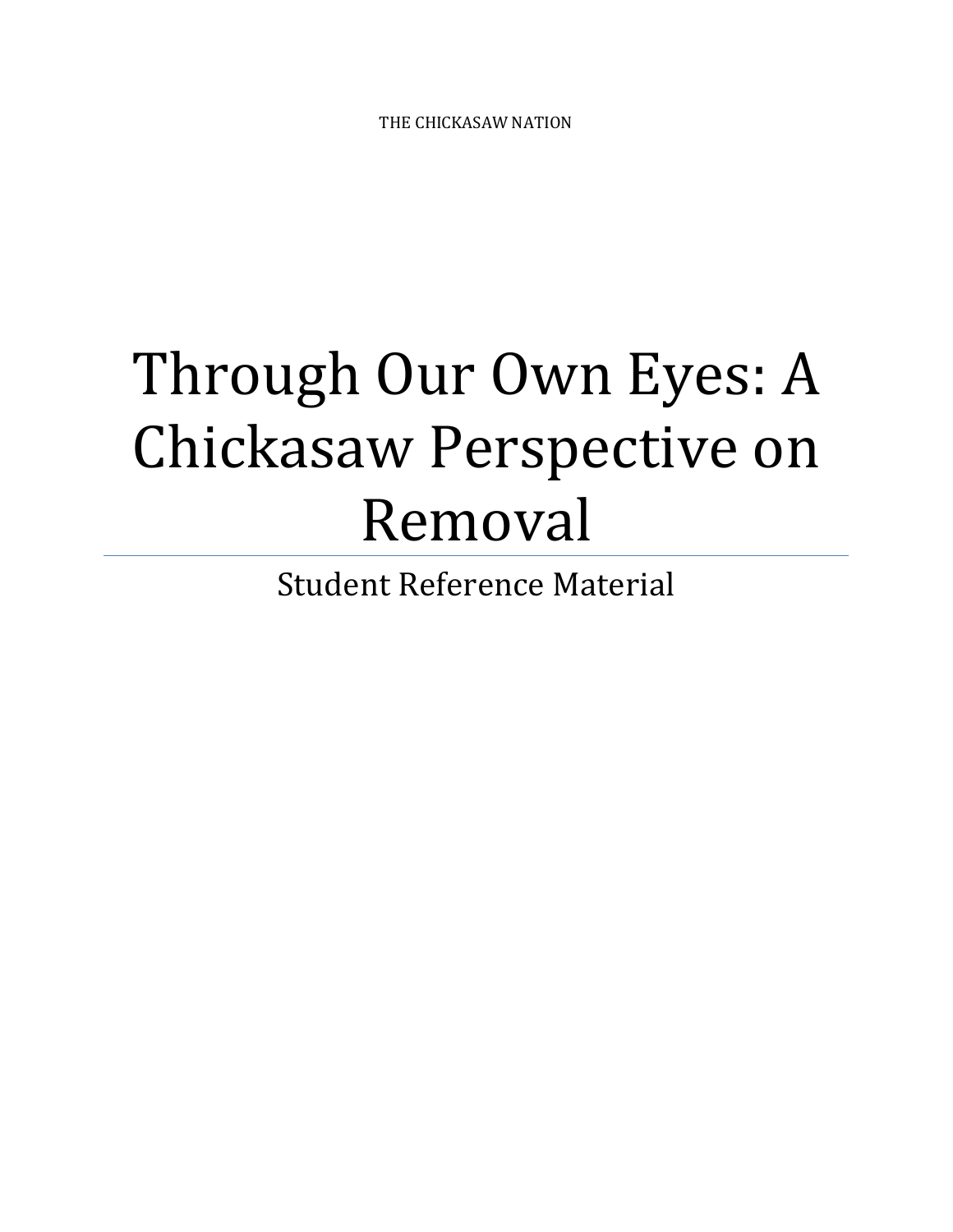We were a fierce, war-like tribe that originally resided in what is now northern Mississippi, northwestern Alabama, western Tennessee and western Kentucky. Many of our largest settlements were located near the cities of Tupelo, Miss.; Huntsville, Ala.; and Memphis, Tenn. Because of our skill in warfare, we were sometimes called the "Spartans of the lower Mississippi Valley." We even raised our male children much like the Spartans, teaching them military skills and acclimating them to pain and hardship at an early age.<sup>1</sup> The training must have been effective, as historical observers of our tribe often commented on our bravery and courage. A French governor of Louisiana once wrote that Chickasaws "breathe nothing but war and are unquestionably the bravest of the continent."<sup>2</sup>



**Figure 1: Map of Chickasaw Homelands as outlined in the Treaty of Hopewell 1786**

In the early days of colonial America, we formed an alliance with the English. This meant that we frequently battled the French, a long-time English enemy. In fact, some historians credit Chickasaws for the United States being an English-speaking country. This is because we delivered the French a crushing defeat at the Battle of Ackia in 1736, which took place in

<sup>&</sup>lt;sup>1</sup> Greg O'Brien, "Chickasaws: The Unconquerable People," American Indian History, accessed September 5, 2013, http://mshistorynow.mdah.state.ms.us/articles/8/chickasaws-the-unconquerable-people.

 $2^{2}$  Stephen R. Cook, "The Decades and the Villages: 1720-1730," Historical Overview, accessed September 12, 2013, http://www.thechickasawvillages.com/decades1720\_1730.html.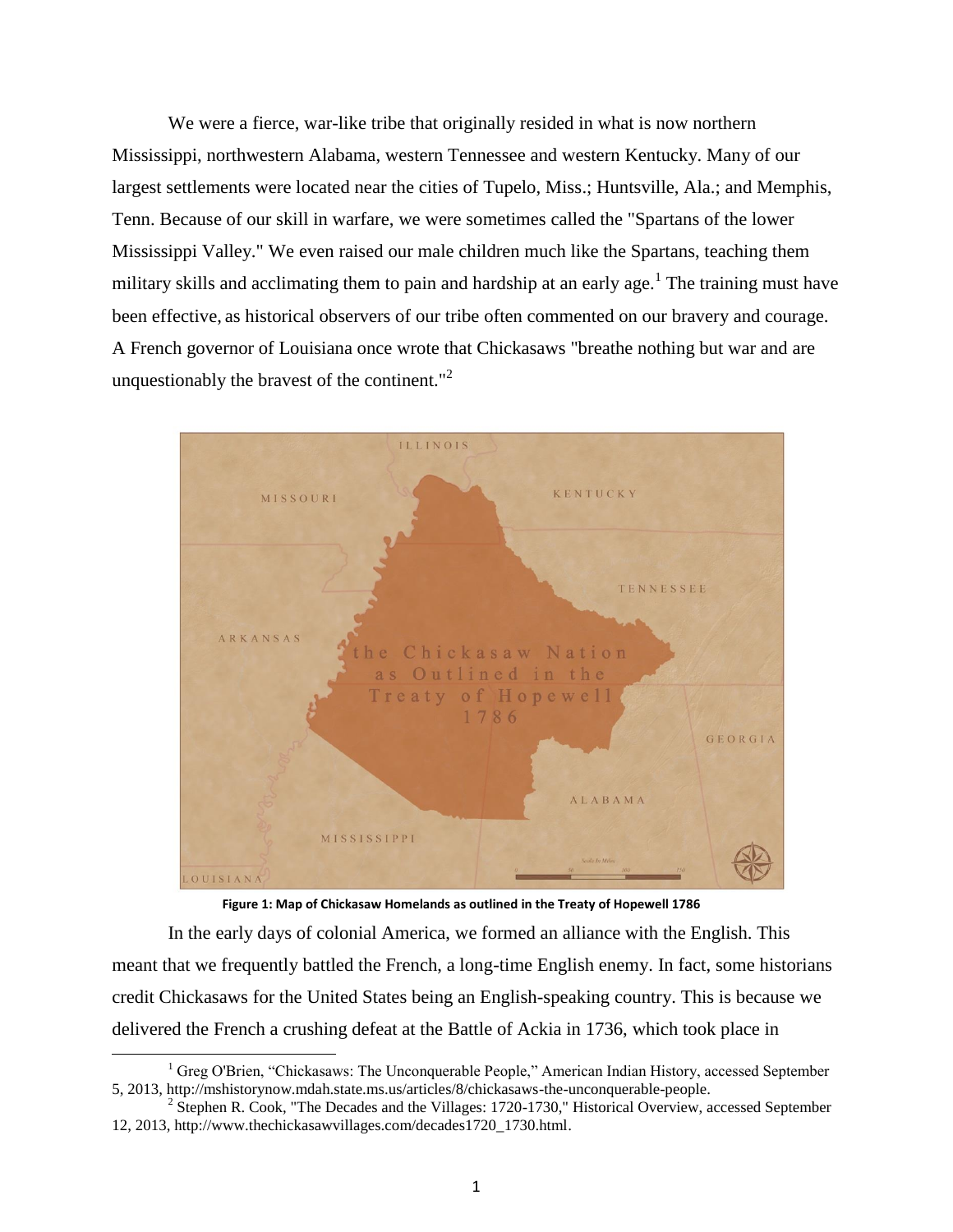modern-day Tupelo, Miss.<sup>3</sup> Almost 50 years after the Battle of Ackia, the Americans defeated the British in the Revolutionary War, and the American frontier quickly opened up as the newly independent country supported westward expansion. Hostility soon developed between the whites settling the frontier country and the tribes already there, such as ours. The thirst for land ultimately became too great though, and Congress passed the Indian Removal Act in 1830 which would exile Chickasaws and many other tribes from their native homelands.

The Indian Removal Act authorized President Andrew Jackson to grant Native American tribes land west of the Mississippi River in exchange for the their traditional homelands. The legislation was designed to open up vast tracts of rich, fertile land to settlers who had begun pouring into what was then the American southwest frontier seeking fertile, productive land.<sup>4</sup> Because Native American tribes often possessed some of the best farmland, settlers quickly began calling for the removal of the Native American tribes. Politicians listened to the demands of their white constituents and passed the Indian Removal Act, initiating a tragic period of American history.



**Figure 2: Map of Removal Routes of Five Civilized Tribes**

 $3$  "Our History," Chickasaw Nation Culture, History, and the Arts, accessed September 5, 2013, http://www.chickasaw.net/history\_culture/index\_670.htm.

<sup>4</sup> Donna L. Akers, "Removing the Heart of the Choctaw People: Indian Removal from a Native Perspective," *American Indian Culture and Research Journal* 23, no. 3 (1999): 66.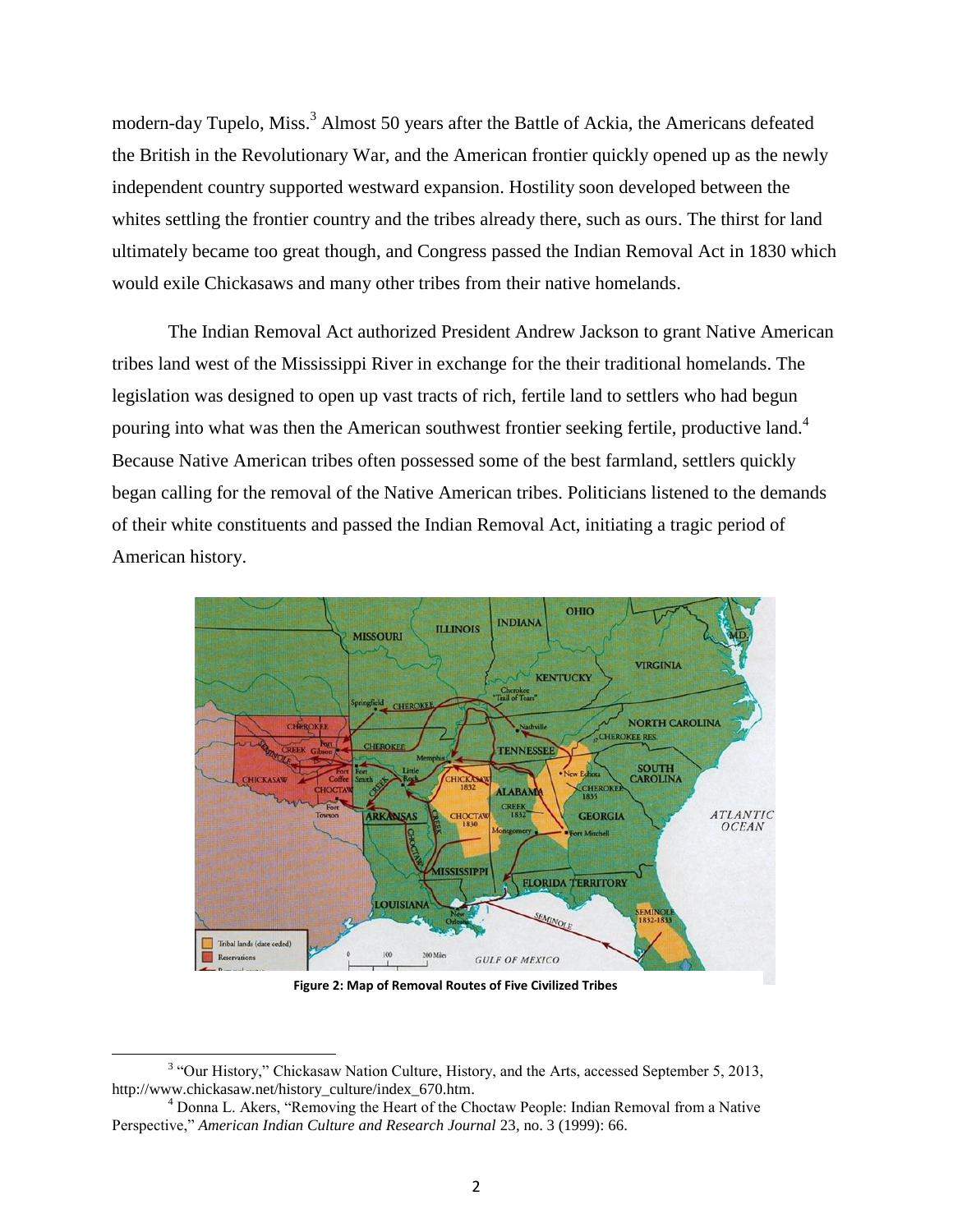Those principally affected were the tribes that are now called the Five Civilized Tribes, who inhabited the southeastern United States. These include the Cherokee, Chickasaw, Choctaw, Muscogee (Creek) and Seminole tribes. Jackson sent government agents to the tribes to negotiate treaties for their land, and many of these negotiations proved scandalous. Furthermore, once the treaties were signed, removal was supposedly voluntary, and in certain cases, it actually was. In most cases though, the tribes were forced to leave behind their land, homes, possessions and ancestors, often marching at bayonet point through the frigid cold and snow.

Of all the Five Civilized Tribes, we had arguably the most unique removal. It took us 13 years to complete the removal, and we paid for it with our own funds. Additionally, unlike tribes such as the Cherokees, what forced our removal was not military intervention, but a lack of it.

In 1829, the State of Mississippi extended its laws over us and outlawed our government and its functions.<sup>5</sup> The State of Alabama soon followed Mississippi, passing similar laws. These laws abolished our sovereignty, or right to govern ourselves. This was in violation of former treaties,<sup>6</sup> and we were fearful that we would not be treated as equals with the whites. Our leaders appealed to the U.S. to enforce our treaty rights. Stating their concerns in a letter to President Jackson, our leaders wrote, "…the laws of these states are written in more than a hundred big books we cannot read, we cannot understand them and altho [sic] we love our white brethren, we cannot see in the extention [*sic*] of state laws anything but injustice and suppression..."<sup>7</sup> The U.S. government refused to act, seizing the opportunity to pressure us into moving west.

Another precursor of removal was white settlement. Our homelands formed an important link between the northeast and the lower Mississippi Valley and Gulf.<sup>8</sup> Interconnecting road networks like the Natchez Trace had emerged throughout our lands. These roadways exposed whites to our people and our land, which led to increased settlement and development. Moreover, the problem of whites settling on our lands became particularly serious after Mississippi and Alabama extended their laws over us.<sup>9</sup> Frequent disputes came with these settlers, who built illegal homesteads, grazed their livestock on our land, traded in our territory

l

<sup>5</sup> Amanda L. Paige, Fuller L. Bumpers, Daniel F. Littlefield Jr., *Chickasaw Removal* (Ada, OK: Chickasaw Press, 2010), 19.

 $<sup>6</sup>$  Ibid., 17.</sup>

 $<sup>7</sup>$  Ibid., 31.</sup>

<sup>8</sup> Arrell Gibson, *The Chickasaws* (Norman, OK: University of Oklahoma Press, 1971), 131.

<sup>9</sup> Paige, Bumpers, and Littlefield, *Chickasaw Removal*, 18.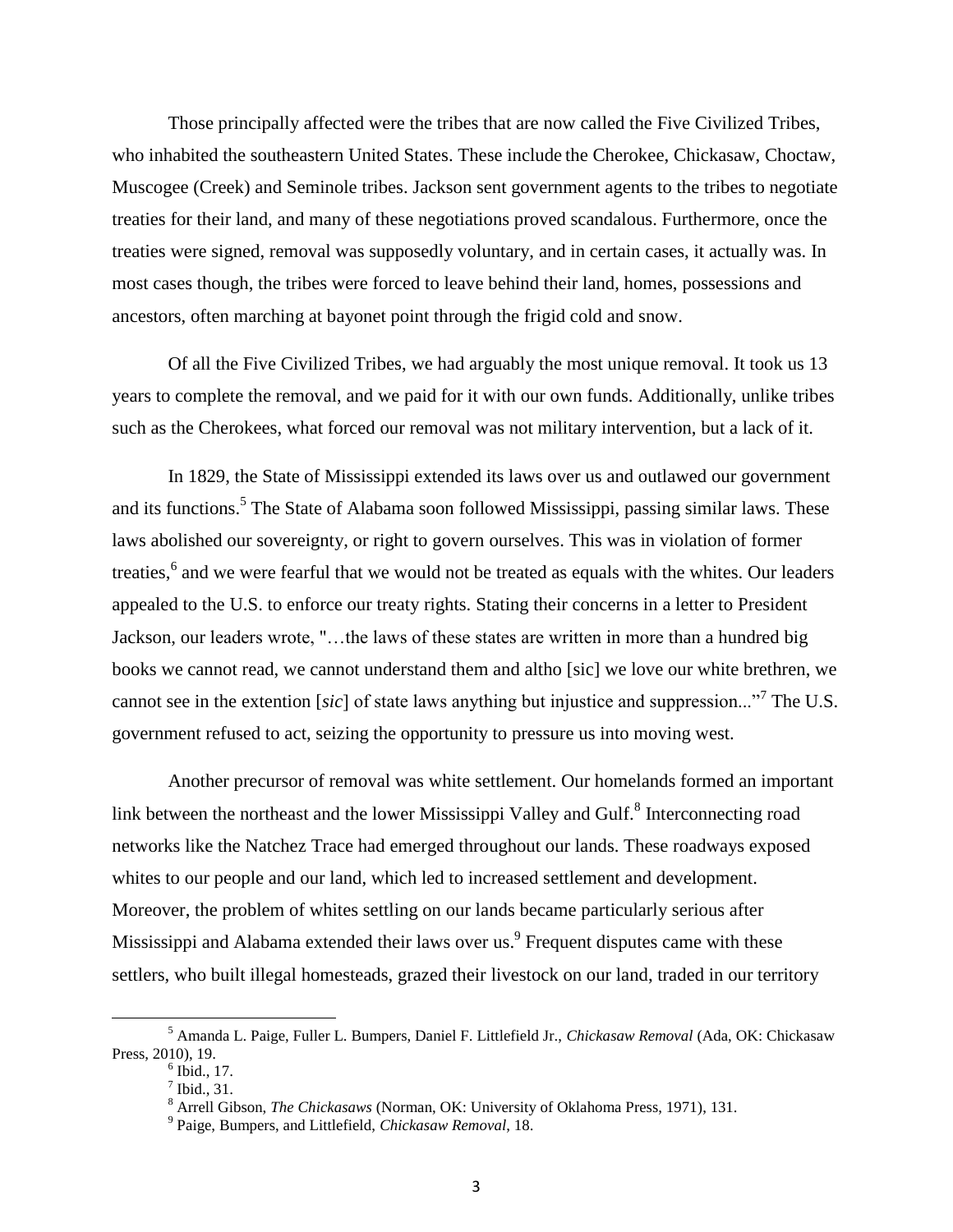without permits and stole our horses, cattle and slaves.<sup>10</sup> These actions also violated multiple treaties signed between the U.S. government and tribal leaders.<sup>11</sup> We again appealed to the U.S. government to honor the promises it had made. The government chose not to intervene.

Our backs were against the wall. The federal government refused to drive off the settlers that were unlawfully squatting on our land. We could have chosen to put up with this and stay in Mississippi and Alabama, but then we would have to stay under the authority of the states' laws. Even facing all this, some high-ranking Chickasaws did not want to leave. At a council in 1826, our principal leader Levi Colbert and our other leaders told government agents that they feared transplanting our people would be like "transplanting an old tree, which would wither and die away." Despite these sentiments, we finally relented and entered into negotiations to move west.

We reluctantly agreed to removal and signed the Treaty of Pontotoc in 1832. This treaty meeting was not without its scandals though. A treaty was drafted after the U.S. treaty commissioner, John Coffee, ordered a group of whites, that were advising, us to leave.<sup>12</sup> We did not fully understand this treaty and refused to sign it. Additionally, Coffee withheld an annuities payment due to us through treaty obligations, and he would not release the annuities until we signed the treaty.<sup>13</sup> This caused some of our leaders to sign the document, while others simply left. The following day, Coffee brought another treaty to us. He stated that our principal leader Levi Colbert, who was sick and absent from the treaty party, had read the treaty and agreed to its terms. Our remaining leaders signed it, only to learn that Levi Colbert claimed that he neither read nor signed the treaty. $14$ 

One can only imagine the trauma that beset us at this time, knowing that we were to be exiled from the land we believed was given to us by God, whom we called Abaabinni'li'. In our migration legend, a seminal story in Chickasaw culture and identity, we settled the lower Mississippi Valley after receiving a divine sign that it was our promised land. Many of our people sank into despair and turned to alcohol once they heard we would be removed from this

<sup>10</sup> Ibid., 18.

<sup>&</sup>lt;sup>11</sup> See the Treaty of Hopewell, 1786 and the Treaty of 1816, Charles J. Kappler, ed., "*Indian Affairs: Laws and Treaties*, vol. 2*, Treaties* (Washington: Government Printing Office, 1904), 15 and 137, accessed September 5, 2013, http://digital.library.okstate.edu/kappler/Vol2/toc.htm.

<sup>12</sup> Paige, Bumpers, and Littlefield, *Chickasaw Removal*, 38.

<sup>13</sup> Gibson, *The Chickasaws*, 102.

<sup>14</sup> Paige, Bumpers, and Littlefield, *Chickasaw Removal*, 39.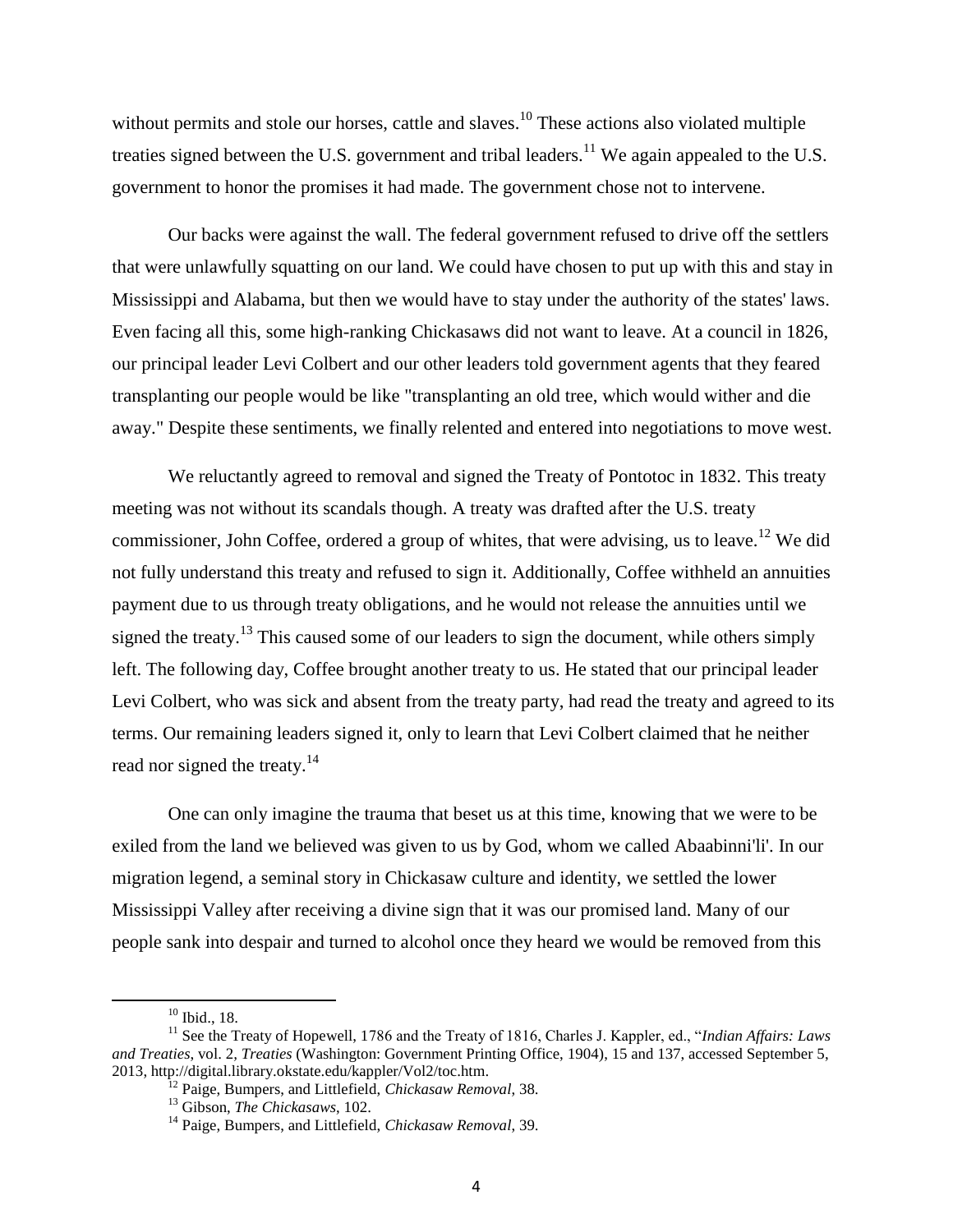land.<sup>15</sup> Thomas Stuart, a missionary, commented on the state of the Chickasaws at that time: "The Church is suffering dreadfully from the intense anxiety which all feel for [the Chickasaws]…worldliness…generally prevails [among them], and some, we fear, have been permitted to draw back to perdition. We have never felt so entirely discouraged."<sup>16</sup>

Nevertheless, there were a few redeeming qualities of the Treaty of Pontotoc. It called for our lands east of the Mississippi River to be parceled out among individual families and then sold just before removal. The proceeds from the sales would go into a fund that would pay for transportation and food while removing west. Unfortunately, the federal government oversaw and controlled the expenditures of this fund. The fund was severely mismanaged and rapidly depleted, so much so that the federal government ordered an investigation into the issue. The fund still provided significant advantages. It allowed virtually all of us to move west with many of our possessions and at our own pace.

Our first main party was removed in the spring and summer of 1837. The only major problems on this trip were the occasional muddy road, impassable swamp and horse-thievery. The second contingent was removed in the fall and winter of 1837. In a letter to a friend, a young girl described our departure from Mississippi, writing, "…our village presents a different appearance. The Indians are all gone; it was melancholy to see the poor creatures leaving the land of their birth and the graves of their fathers. A deep sadness was imprinted on their countenances."<sup>17</sup> It likely was a bleak sight once the second removal party left. In all, roughly 4,000 people made the move in the fall and winter of  $1837<sup>18</sup>$ 

Once the second removal party reached Memphis, some of us chose to take steamboats to our destinations, while others chose the overland route. An observer described the image of the overland party just before it crossed the Mississippi River:

I do not think that I have ever been a witness of so remarkable a scene…this immense column of moving Indians, several thousand, with the train of Govt wagons, the multitude of horses…the men in complete Indian dress with showy shawls tied in turban fashion round their heads — dashing about on their horses, like Arabs, many of them presenting the finest countenances & figures that I ever saw….The young women have

<sup>15</sup> Gibson, *The Chickasaws*, 144.

<sup>16</sup> Ibid., 141.

<sup>17</sup> Paige, Bumpers, and Littlefield, *Chickasaw Removal*, 147.

<sup>18</sup> Ibid*.*, 120.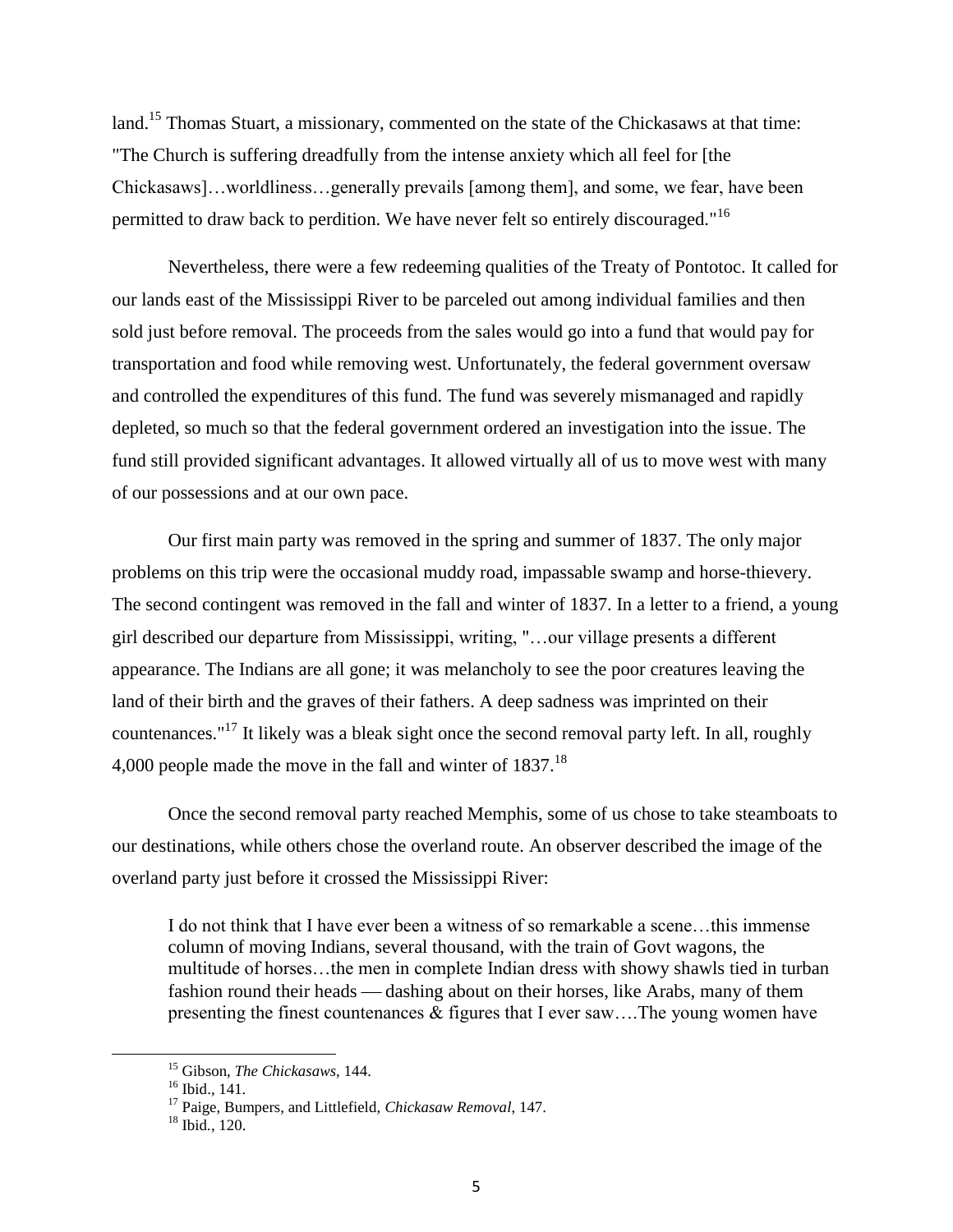remarkably mild & soft countenances & are singularly decorous in their dress  $\&$ comportment.<sup>19</sup>

Similar to the first removal party, the second party suffered few mishaps. This is not to say that the removals were without tragedy. During the first removal, a 14-year-old girl fell off a steamboat and drowned before anyone could help her. Tishominko, one of our most revered leaders, also died while en route to Indian Territory. In all, our removal took 13 years. The primary removal consisted of the first two parties, and small groups of us continued to filter into Indian Territory until 1850. These removals were not easy, but they did go significantly better than the removals of other tribes. Settling in Indian Territory, however, would prove to be a difficult task.

Food shortages were a major problem once we arrived in the Territory. The U.S. government used our funds to purchase rations for removal and for the first year of settlement. The government expected our entire people to remove in the spring of 1837 and bought far too many rations too soon.<sup>20</sup> Furthermore, the government lacked sufficient storage space at Fort Coffee, the depot where most of the rations were sent. The government attempted to build storage, but while doing so, barrels of pork, flour, and corn sat and soured in the hot summer sun. Slone Love, a prominent Chickasaw mixed-blood, remarked that "the pork was so bad that Doctor Walker told me, that if the emigrants continued to use it, it would kill them all off. It gave those who ate it a diarrhea, and it was always my opinion that many poor people died in consequence of it."<sup>21</sup> One witness even attested to seeing some of our Chickasaw women flock to an area where horses had been fed the night before, searching for the remaining corn kernels.<sup>22</sup>

The residents of Boggy Depot, a Chickasaw settlement in Indian Territory, suffered severely at the hands of government and contractor blunders. In the spring of 1838, Boggy Depot received already-spoiled rations from Fort Coffee. The government also purchased rations from local contractors, but the contractors failed to deliver them on time. The government agent in charge of disbursing rations at Boggy Depot wrote to his superior, "I am here starving with the Chickasaws, by gross mismanagement on the part of the contractors; and when our situation will

<sup>19</sup> Ibid*.,* 125.

 $^{20}$  Ibid., 72-73.

 $^{21}$  Ibid., 174.

<sup>22</sup> Gibson, *The Chickasaws*, 194.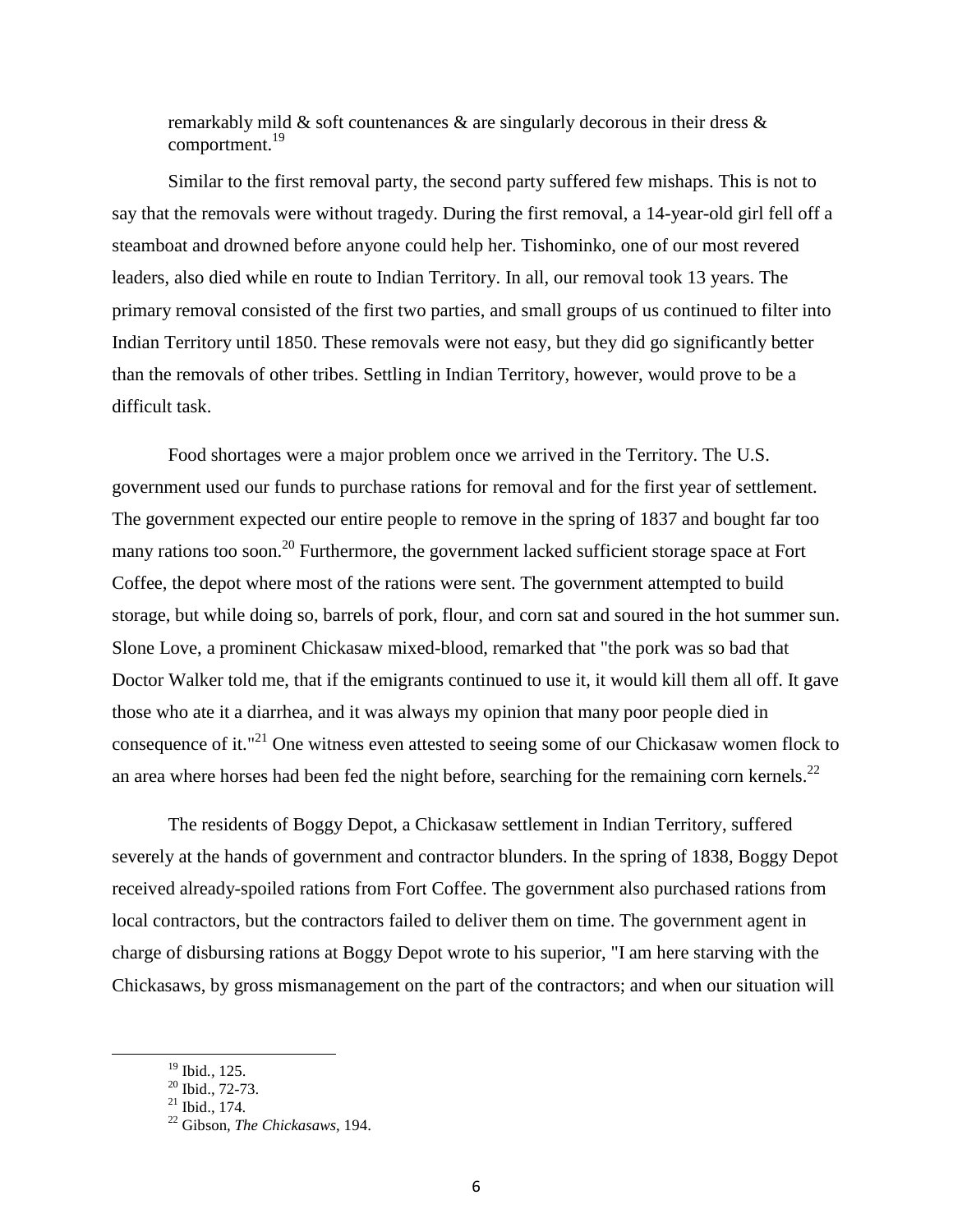be bettered is hard for me to say, for it is one failure after another without end….I begin to think that we shall have to starve to death or abandon the country."  $23$ 

The conditions of our other settlements were hardly better. In the fall of 1838, a number of us in the settlement of Brushy Creek wrote to the government of their starvation, requesting additional rations.<sup>24</sup> In a similar letter, a government agent serving us wrote to Washington, stating, "The situation of the Chickasaws required immediate action to save them from starvation; I saw myself their distress…there is neither cattle or hogs in the country…without either corn or beef, they must starve."<sup>25</sup>

Our leaders repeatedly notified government administrators about the rations issue, as well as other wrongs that occurred in connection with our removal. The government sent Major Ethan Allen Hitchcock to investigate these complaints. Hitchcock found that contractors regularly delivered less food than agreed upon. In fact, in one instance, contractors delivered a herd of cattle, and an on-the-spot verification showed that the contractors overestimated the cattle's weight by one-third.<sup>26</sup> Contractors also sold us \$200,000 in spoiled rations, and they charged us a total of \$700,000 for rations that were never delivered. In addition, the contractors were paid more than twice as much per ration as the contractors for the removal of previous tribes. It was also discovered that the steamboat operator that had transported some of us from Memphis overcharged us for luggage and charged us for the transportation even though we took the overland route.<sup>27</sup>

It was clear to Hitchcock that government officials were in collusion with the contractors, although no formal charges ever arose.<sup>28</sup> Major Hitchcock wrote a report on his findings and delivered it to the War Department Secretary, who was then in charge of Indian Affairs. The report was lost in the War Department files.<sup>29</sup> We eventually received modest compensation for the fraudulent actions of the contractors and government agents, though this came almost 50 years later.<sup>30</sup>

 $\overline{a}$ 

<sup>23</sup> Paige, Bumpers, and Littlefield, *Chickasaw Removal*, 180.

<sup>24</sup> Grant Foreman, *Indian Removal*, (Norman, OK: University of Oklahoma Press, 1976), 225.

<sup>25</sup> Ibid., 225.

<sup>26</sup> Gibson, *The Chickasaws*, 194.

<sup>27</sup> Ibid., 181.

<sup>28</sup> Paige, Bumpers, and Littlefield, *Chickasaw Removal*, 210 & 212.

<sup>29</sup> Gibson, *The Chickasaws*, 214.

<sup>30</sup> Ibid., 183.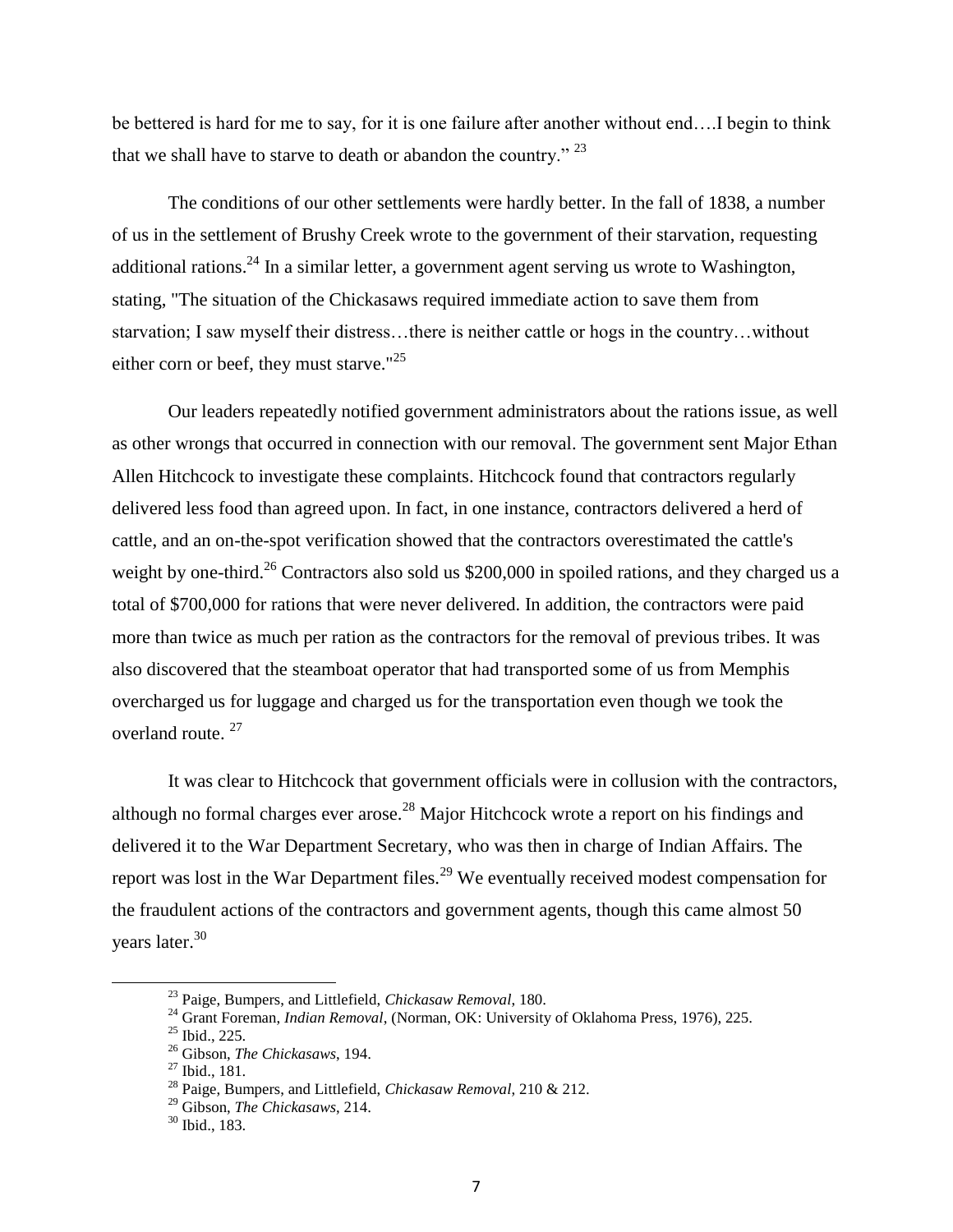In the years after removal, we began to reestablish ourselves in Indian Territory. These times were difficult for us: coming to terms with leaving the land of our ancestors, dealing with starvation, enduring the raids of Texas Rangers and other tribes, and weathering the Civil War and Reconstruction. We persevered and ruled ourselves for more than 40 years, until our sovereignty was again abolished, this time by the Curtis Act of 1898. Throughout the 20th century, we continued to keep alive our traditions. We are again a self-governing and thriving nation, prospering in programs and services for our people, establishing businesses and practicing a rich culture passed down to us since we inhabited the lower Mississippi Valley, and long before.